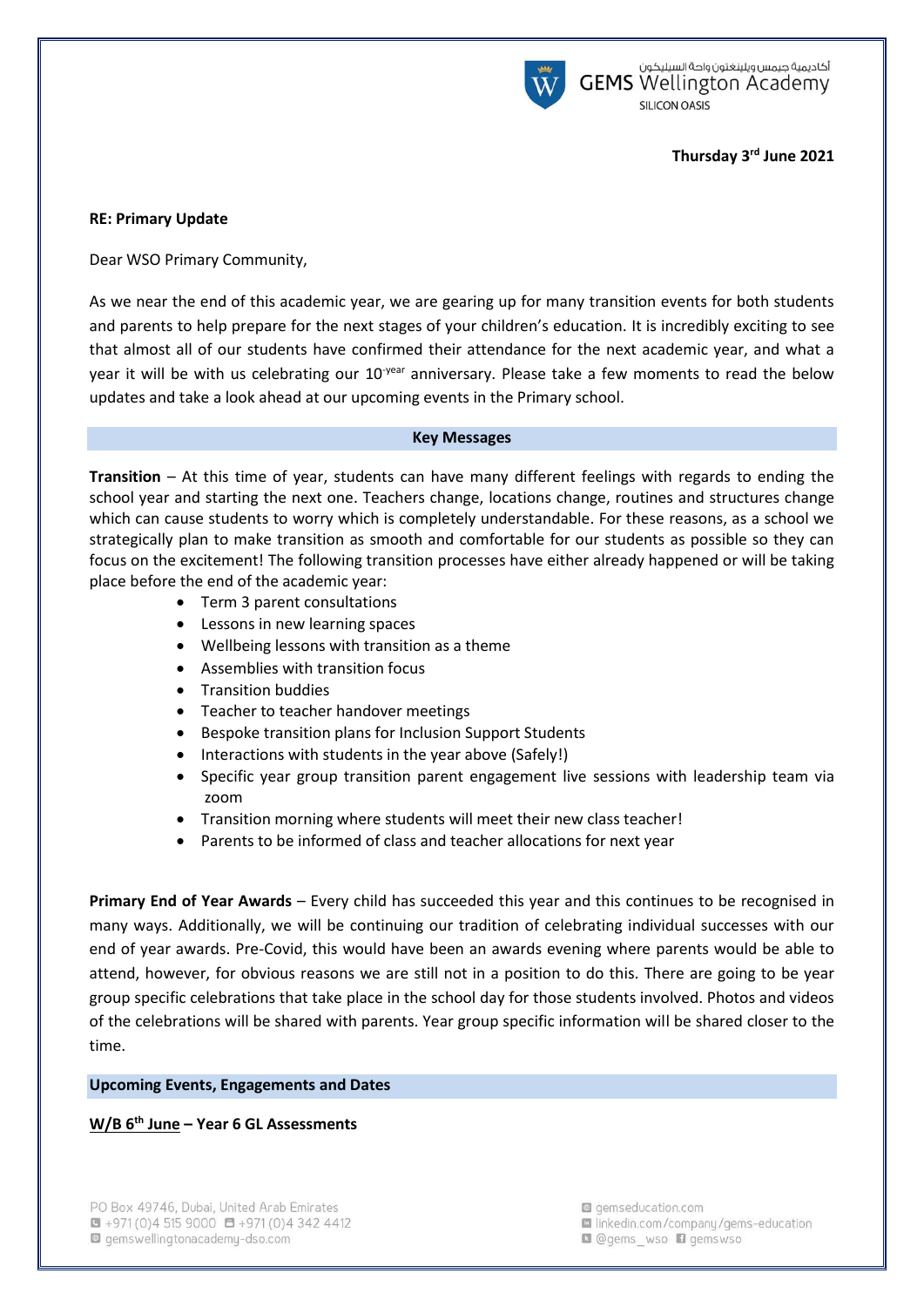

**Thursday 10th June – Empathy Day –** all students in the Academy to come to school in different shoes to normal! This is a physically representation of 'putting yourself in someone else's shoes'.

## **Parent Engagement Sessions**

- **Monday 7th June** FS Virtual Storytime, 4:30pm (Gemma Hunter and Zara Chopra)
- **Tuesday 8th June -** Self Awareness and Emotional Intelligence, why does it matter? (Justine Saxton/Rachel Roberts)
- **Tuesday 8th June -** Year 5 going into year 6 transition zoom for parents, 4:30pm (Miss Clark)
- **Wednesday 9th June –** FS2 going into year 1 transition zoom for parents, 4:30pm (Miss Hollingworth)
- **Thursday 10th June –** Year 6 going to secondary transition zoom for parents (Miss Howard and Mrs McElhone)
- **Sunday 13th June –** Year 4 going into year 5 transition zoom for parents, 4:30pm (Miss Clark)
- **Tuesday 15th June -** Year 2 going into year 3 transition zoom for parents, 4:30pm (Mr Tiley)
- **Wednesday 16th June -** Year 3 going into year 4 transition zoom for parents, 4:30pm (Mr Tiley)
- **Thursday 17th June -** Year 1 going into year 2 transition zoom for parents, 4:30pm (Mr Tiley)

# **A look inside Primary this week . . .**



PO Box 49746, Dubai, United Arab Emirates  $\bullet$  +971 (0) 4 515 9000  $\bullet$  +971 (0) 4 342 4412 gemswellingtonacademy-dso.com

- gemseducation.com la linkedin.com/company/gems-education
- **Q** @qems wso **Q** qemswso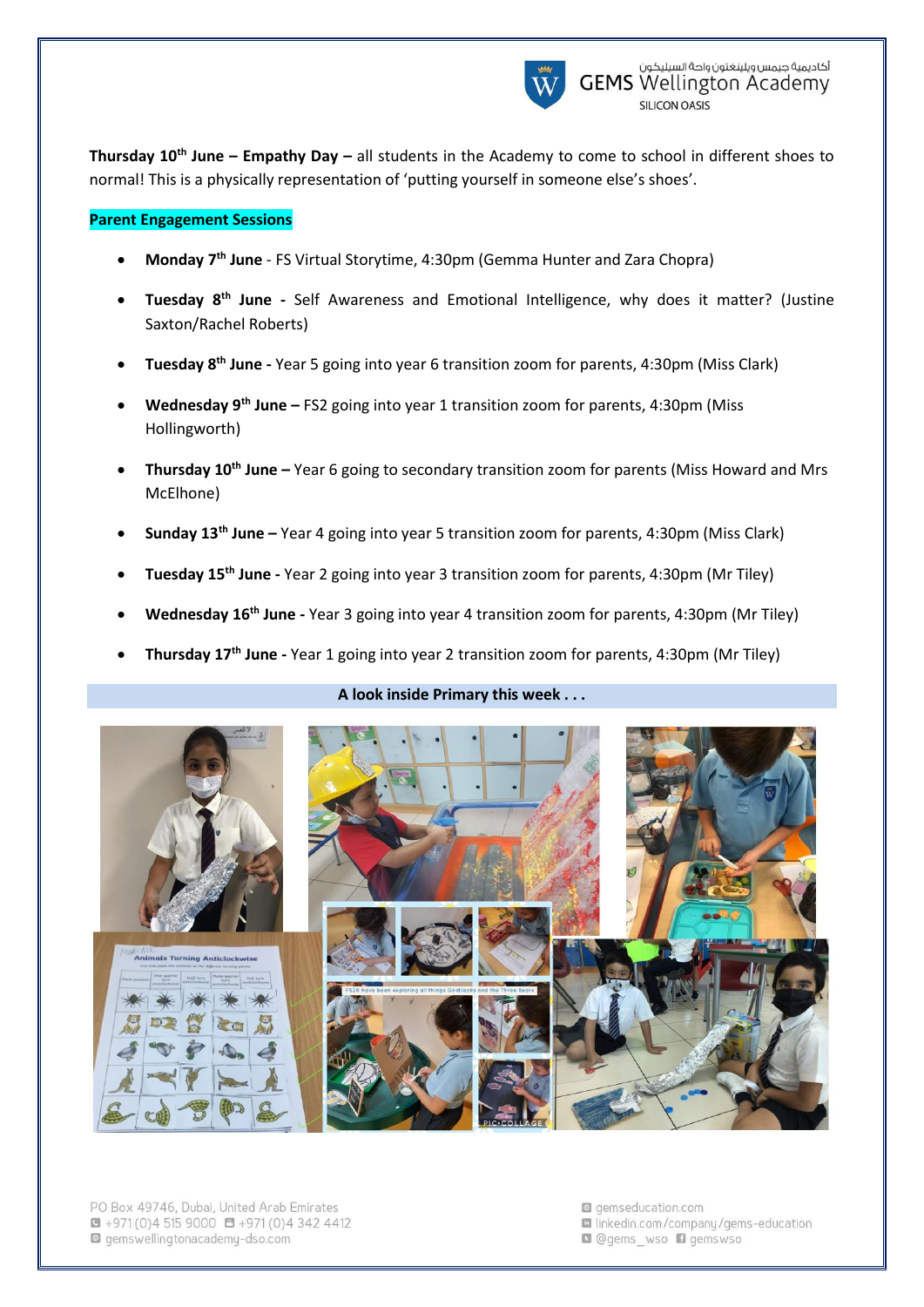

*This week in FS1 we have been learning all about people who help us in the community such as Doctors, Dentists and Firefighters! We practiced brushing teeth enjoyed the story 'Charlie the Firefighter' which we practiced making our own story maps and Doctor puppets. Some classes are still learning all about Dinosaurs and made our own dinosaur names! FS1H have been learning the story 'The Very Hungry Caterpillar'. They drew the things they could remember from the story, painted caterpillars and made caterpillars from play-dough!*

*Over the last week, the children in FS2 have continued their journey into the woods and have been learning through the story 'Goldilocks and the Three Bears. During literacy the children have been exploring Talk 4 Writing and retelling the story using story maps and actions. Goldilocks has been causing mischief in the classrooms have the children have enjoyed investigating different problems.*

*We have had another exciting week in Year 1. In Maths this week we have been finding fractions of shapes. We learned about a half and a quarter and practiced cutting our lunch into these fractions. As part of our topic lessons this week we designed our own animated character. We thought about how our character could evolve over time and what it could look like in the future. In Science this week we brought in our own plants and identified the different parts. We were able to find the flower, stem, leaves and roots. We discussed what we needed to do in order to make our plants grow. We have also been looking after the seeds we planted last week by watering them every day.*

*This week in Year 2 we have continued our journey around the world and have been exploring China. We have learnt about Chinese New Year during our guided reading sessions as well as writing a letter from Zog to his parents to tell them all about his travels. In Maths, we continued to explore position and direction and in Science we have been exploring life cycles and displaying our learning in different.*

*In Year 3 this week, we have been learning about the Legend of the Trojan Horse in Integrated Curriculum. We have written our own play scripts based on the legend and have made our own Trojan horses. We have also been busy designing and making our own water slides in Science whilst investigating gravity.*

*What a wonderful week we've had in Year 4 exploring the Wonders of The World! The children have been using Adobe Spark to create their very own travel blogs that showcase their learning. So far, we have learned about The Great Wall of China and The Taj Mahal. We finished our week with Airport Day where we got to come to school dressed as a pilot, cabin crew or a tourist. We took part in lots of fun language activities that gave us a taster of what our lessons will look like in Year 5!*

*Last week in Year 5, the children wrote fantastic, informal and exciting diary entries about escaping a tsunami when on a family vacation. In Science we have been learning about habitats and even used old shoe boxes to create our own arctic environments. A real highlight has been starting our new Enrichment schedule with classes doing a range of fun activities from pitching in the Dragon' Den to making Stop Motion movies!*

*This week in Year 6, children have started their transition buddies workshop with our Year 12 students. Our fantastic Year 12s have met with our children over Teams and created fun, engaging activities to help them make a great start to secondary. In curriculum time, we have explored what the future might look like through The Dubai Expo. We have started designing pavilions using Tinkercad and will practically turn these into dioramas next week.*